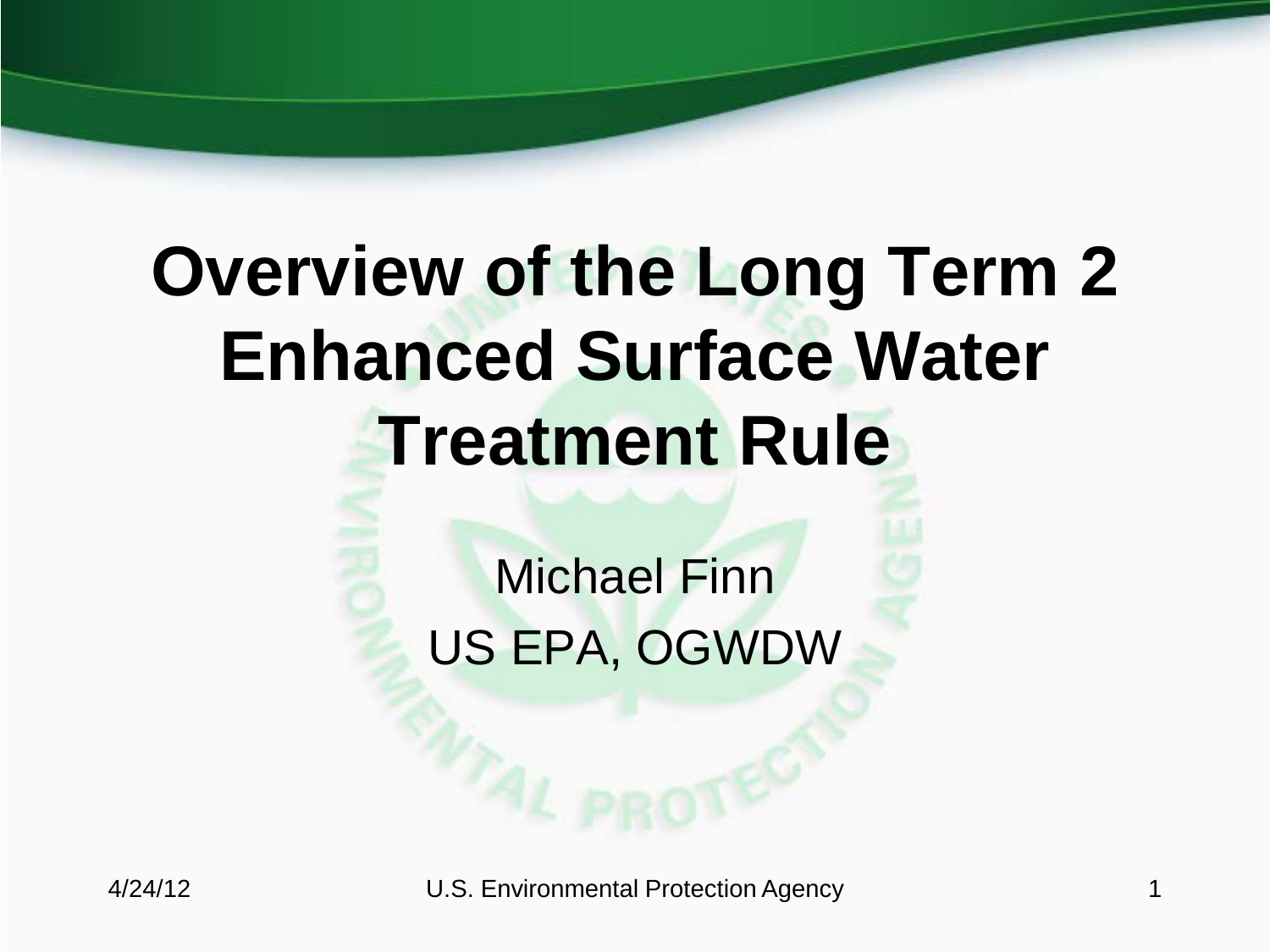

### Overview of the Long Term 2 Enhanced Surface Water Treatment Rule (LT2)

- Final rule, published January 2006, reflects the M-DBP Federal Advisory Committee's Agreement in Principle recommendations.
- Applies to all public water systems using surface water sources or ground water under the direct influence of surface water (GWUDI).
- The purpose of the LT2 rule is to reduce illness linked to *Cryptosporidium* and other microbial pathogens in drinking water and to address risk-risk trade-offs with the control of disinfection byproducts.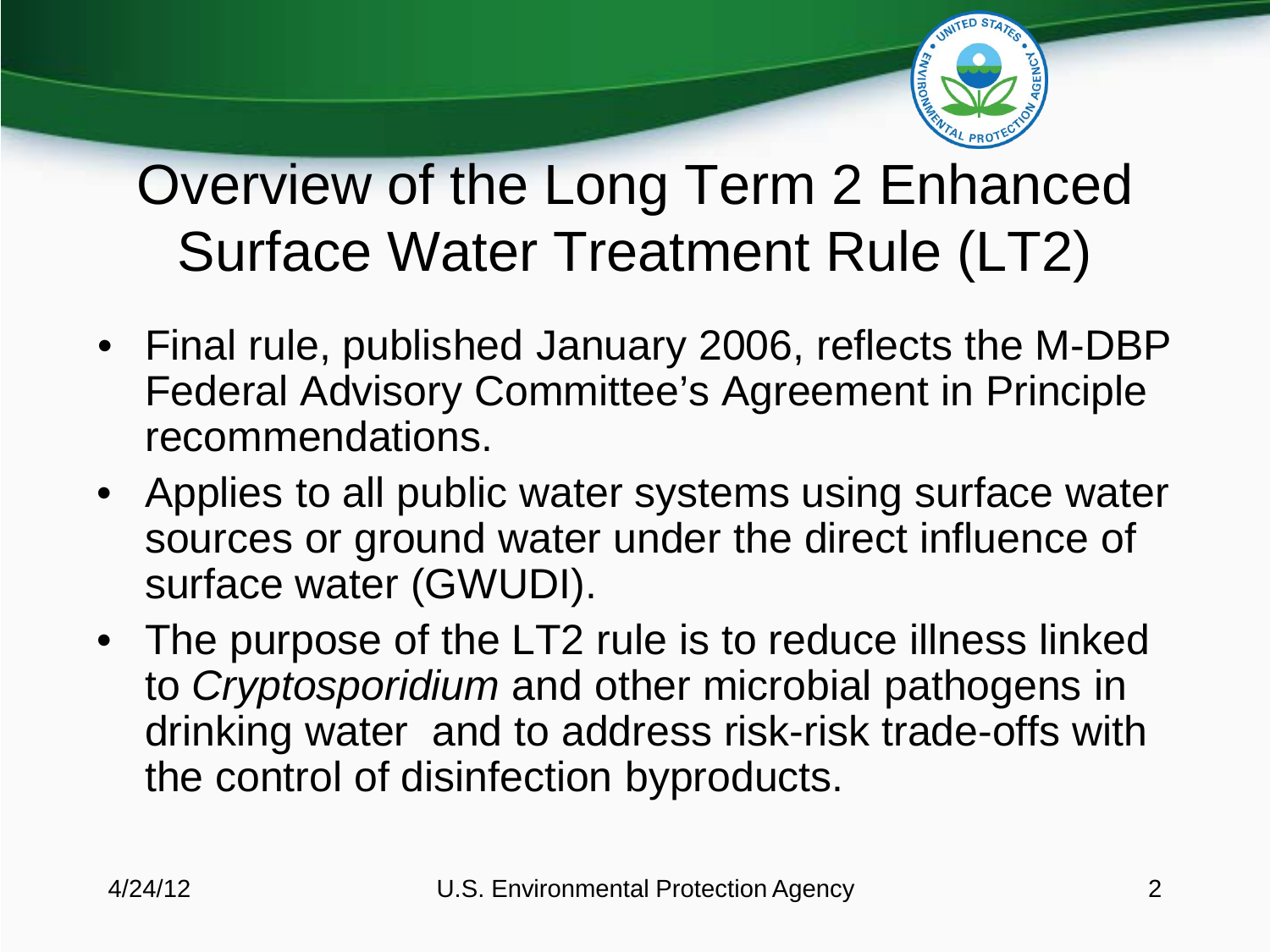

### Overview of LT2 -Continued

- Addresses a number of public health concerns that remained following implementation of the Interim Enhanced Surface Water Treatment Rule (IESWTR)(1999) and Long Term 1 Enhanced Surface Water Treatment Rule (LT1ESWTR)(2002):
	- Supplements existing regulations by targeting higher risk systems (filtered systems with high source water. *Cryptosporidium* concentration and unfiltered systems) for additional *Cryptosporidium* treatment.
	- Continues Disinfection Profiling and Benchmarking to LT2 implementation to address risk-risk tradeoffs with DBP control.
	- **Need for PWSs with uncovered finished water storage facilities to take steps to reduce the risk of contamination of stored (finished) water prior to distribution to consumers.**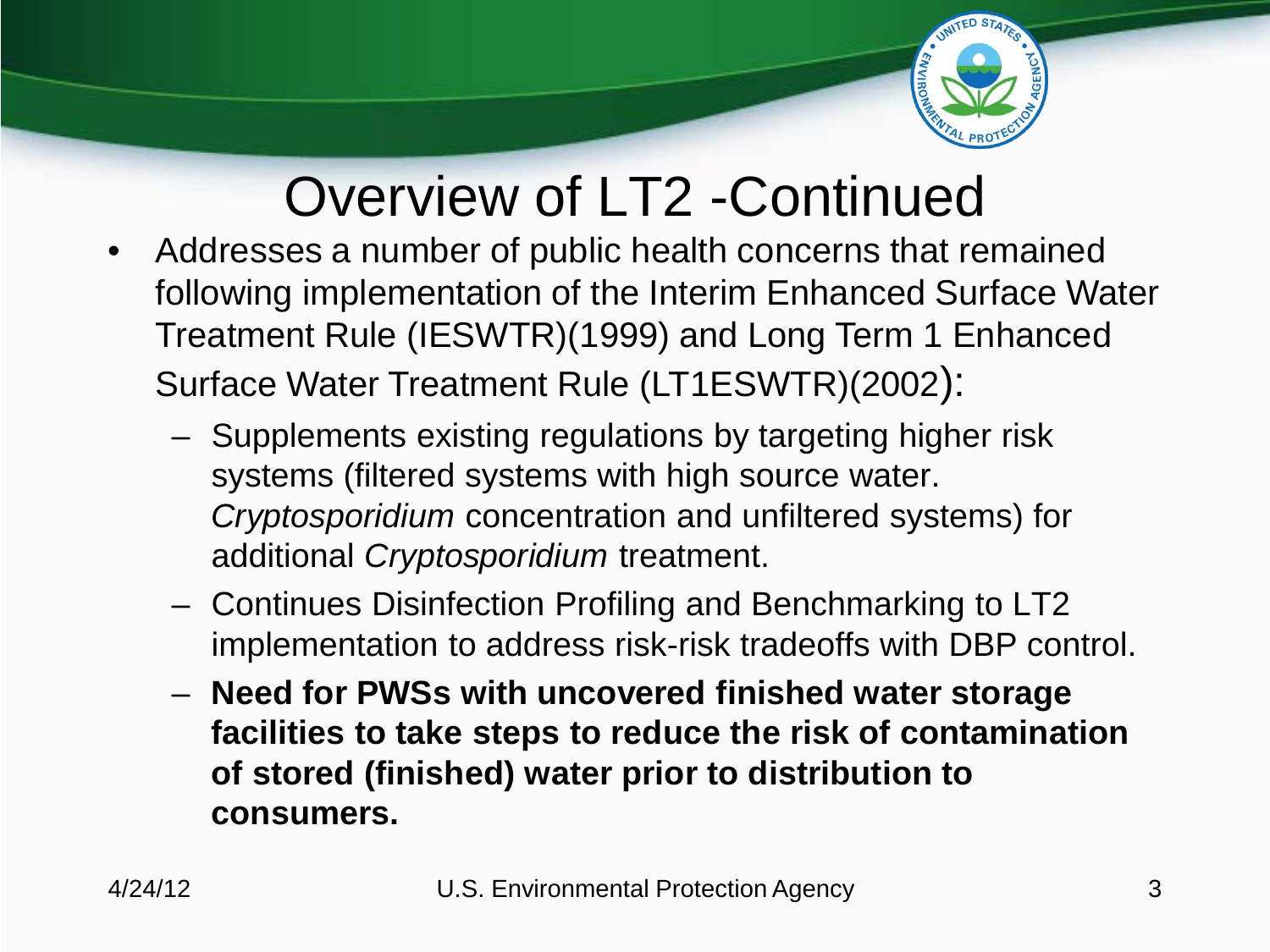

### Key LT2 Rule Requirements

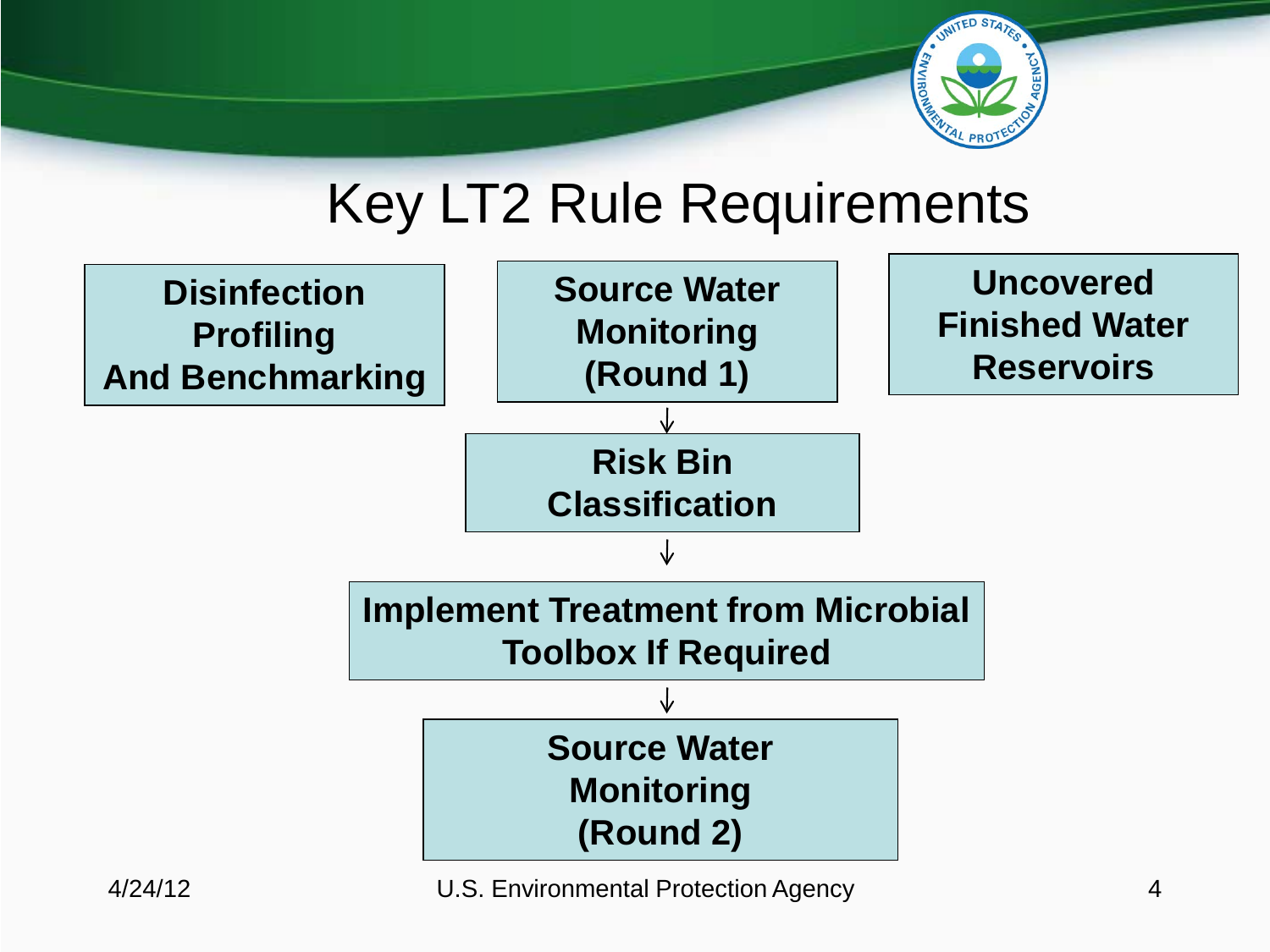

### Why are we concerned about UCFWR?

Concern for contamination from bird waste, wild and domestic animal wastes, human activity, algal growth, insects, and airborne deposition.

- Concerns re: pathogenic bacteria, viruses, and protozoa from bird and animal waste.
- Birds a significant source of contamination-bird feces may contain *Salmonella, Mycobacterium, Cryptosporidium, Giardia.*
- Algal growth-taste, odor, cyanobacterial toxin, DBP formation
- Objects being thrown into reservoir, security issues.
- Airborne deposition-industrial pollutants, vehicle emissions, pollen, dust, particulate matter.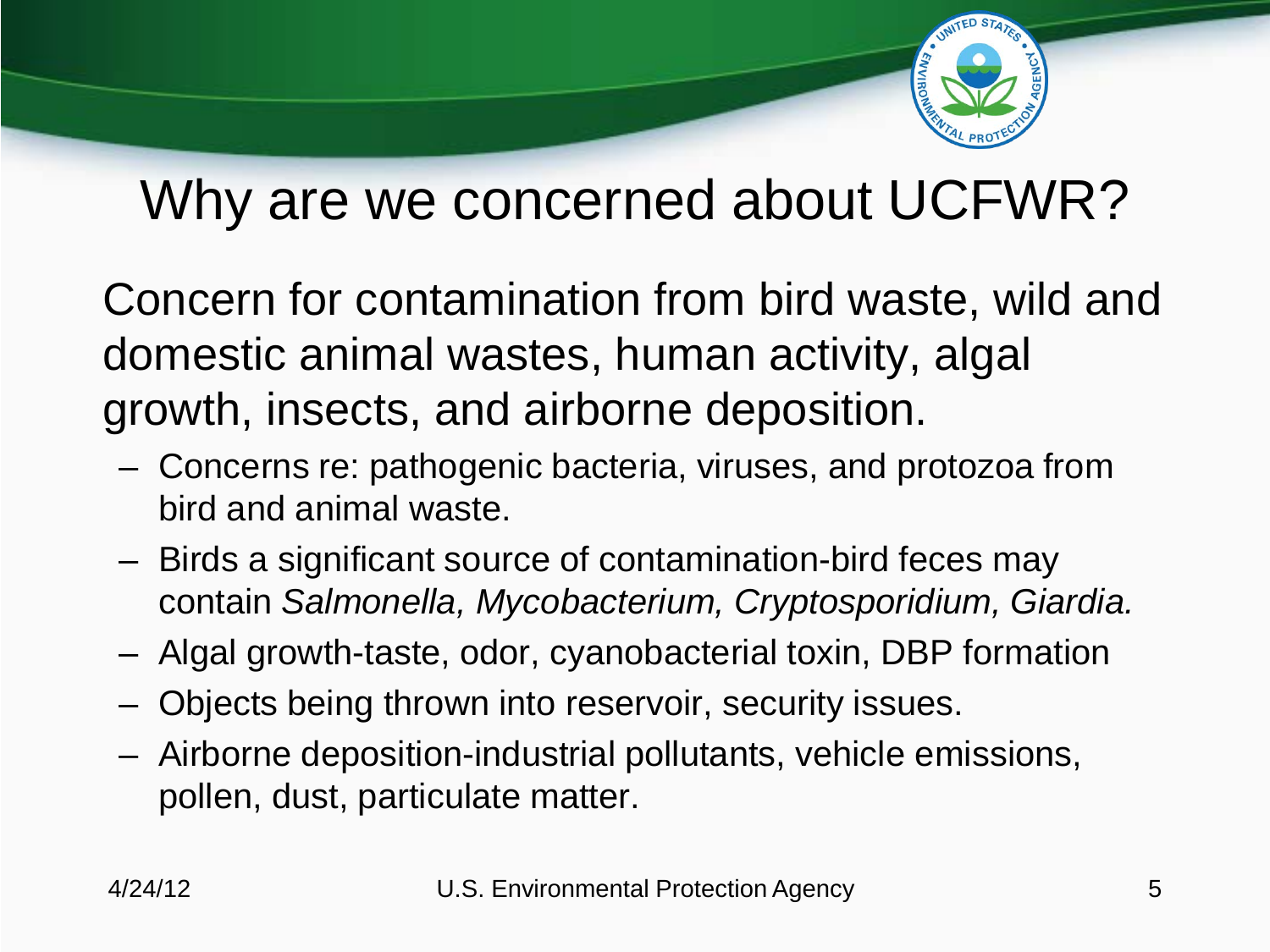

### Addressing the Concerns-2001

- Stage 2 MDP Federal Advisory Committee Agreement in Principle called for addressing all UCFWRs.
- Existing state standards required covers or required systems to meet "Ten States" standards.
- "Ten States" standards (*Recommended Standards for Water Works*, Water Supply Committee of the Great Lakes) calls for reservoirs to have watertight roofs.
- AWWA standards (G200.09) "reservoirs shall be covered and protected from contamination or shall incorporate additional treatment of the water as it leaves the reservoir."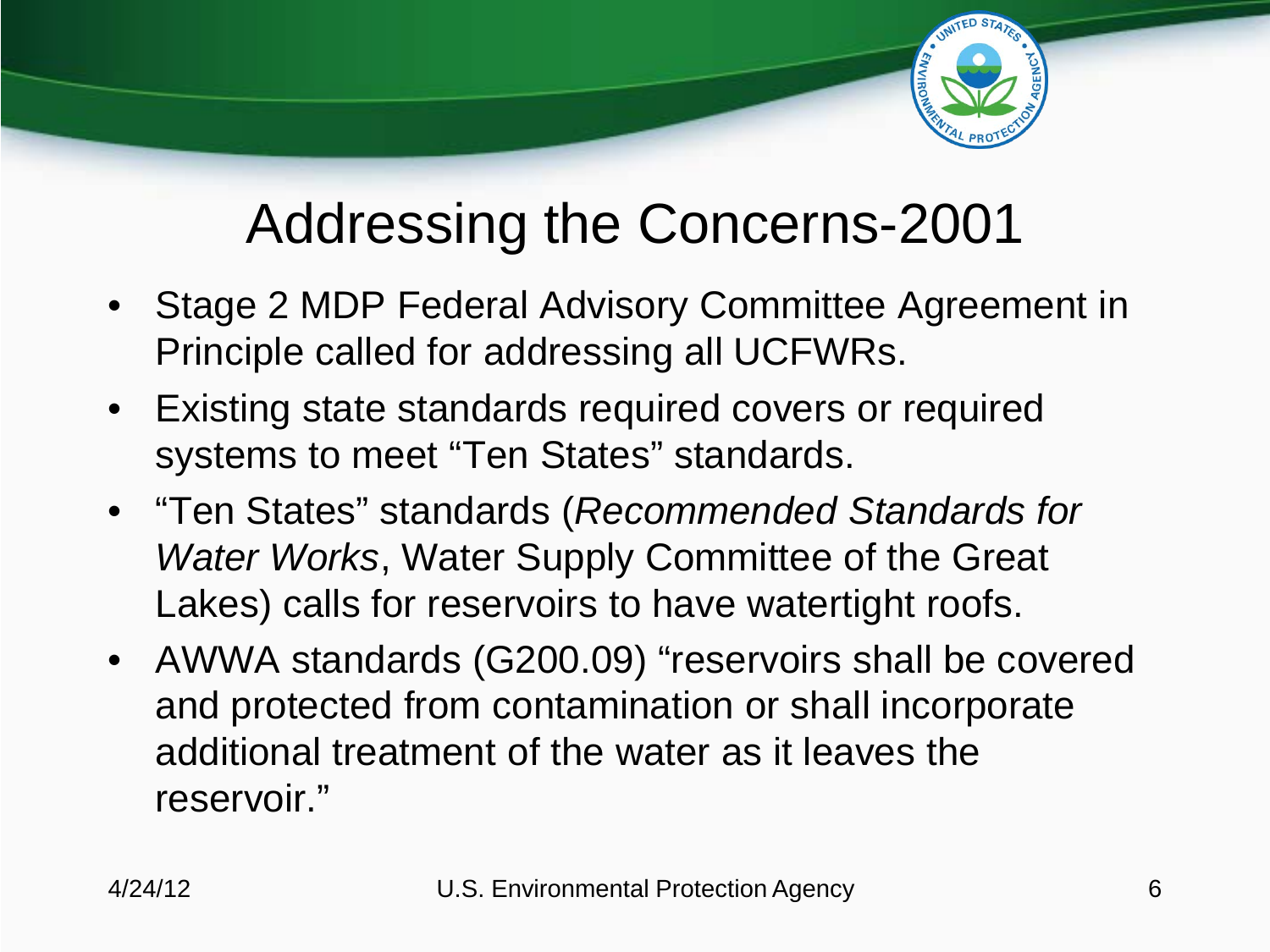

### **UCFWR requirements – Rule Proposal vs. Final Rule**

- Rule Proposal
	- Cover the reservoir;
	- Treat UCFWR discharge-provide 4-log virus inactivation; or
	- State approved risk mitigation plan.
- Final Rule
	- Cover the reservoir;
	- Treatment of UCFWR discharge to include at least 4-log virus, 3-log *Giardia*, and 2 log *Cryptosporidium* inactivation and/or removal.
	- State approved risk mitigation plan removed.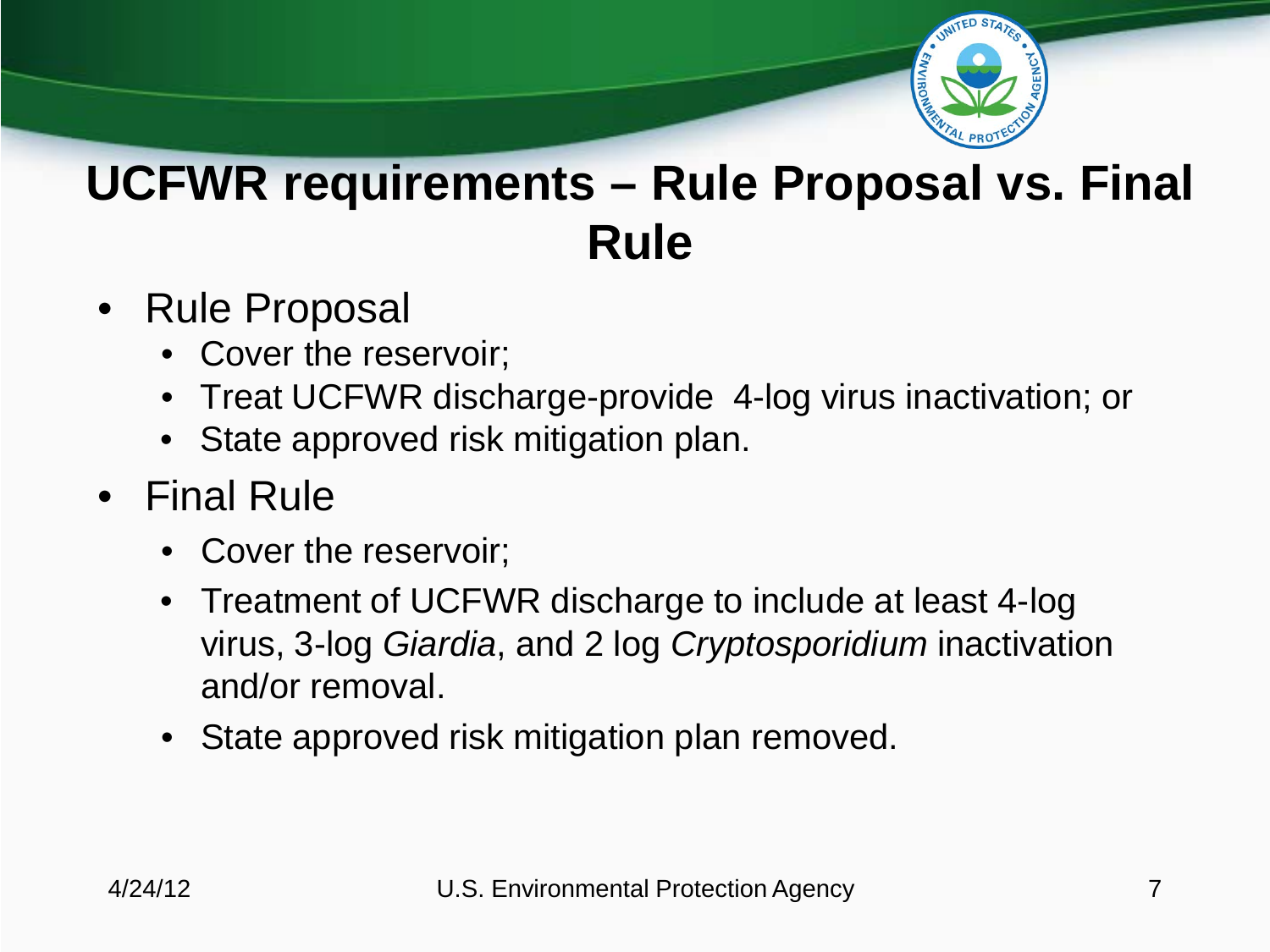

#### **Why were the proposed UCFWR requirements changed?**

EPA received significant public comment on the proposed requirements for uncovered finished water storage facilities.

- Several commenters recommended that EPA require all finished water reservoirs to be covered-making an UCFWR equal in quality to a covered reservoir not possible.
- Many commenters supported requiring treatment for *Giardia* and *Cryptosporidium* for PWSs that treat the reservoir discharge-treat as an unfiltered source – 3-log *Giardia*,2 -log *Cryptosporidium*, 4 log virus inactivation and/or removal.
- Some commenters supported the proposed option of allowing risk mitigation plans as a reasonable alternative to the substantial costs associated with covering reservoirs or providing alternative storage.<br>4/24/12 U.S. Environmental Protection Agency 8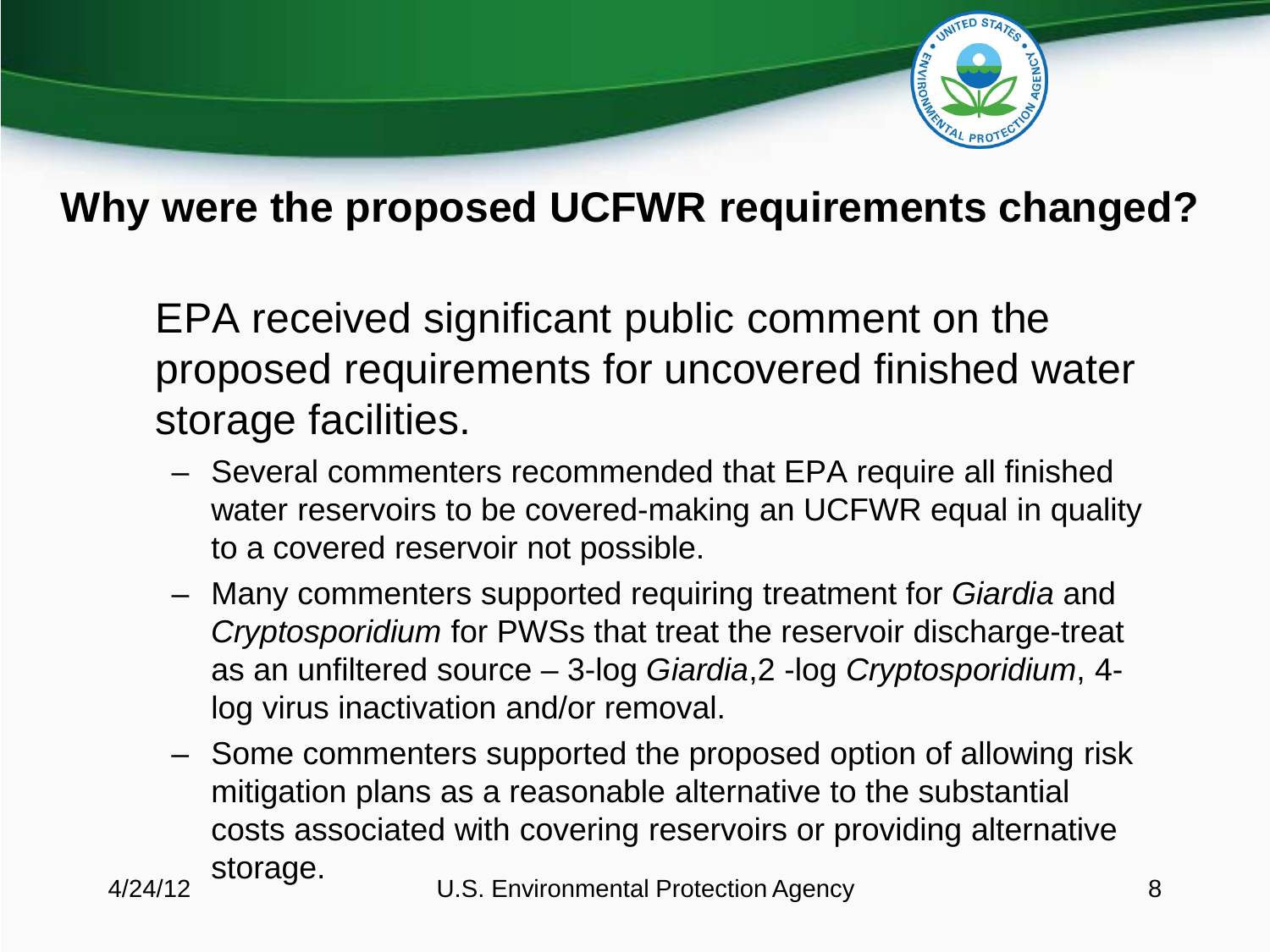

### **Why were the proposed UCFWR requirements changed**?

- Treatment only for virus is not protective against the range of pathogens that contaminate UCFWRs.
- EPA concluded that implementing a risk mitigation plan that would provide public health protection equivalent to covering or treating a reservoir is not feasible.
	- Many potential sources of contamination.
	- Significant limitations that all PWSs have in the control measures they can implement for UCFWRs.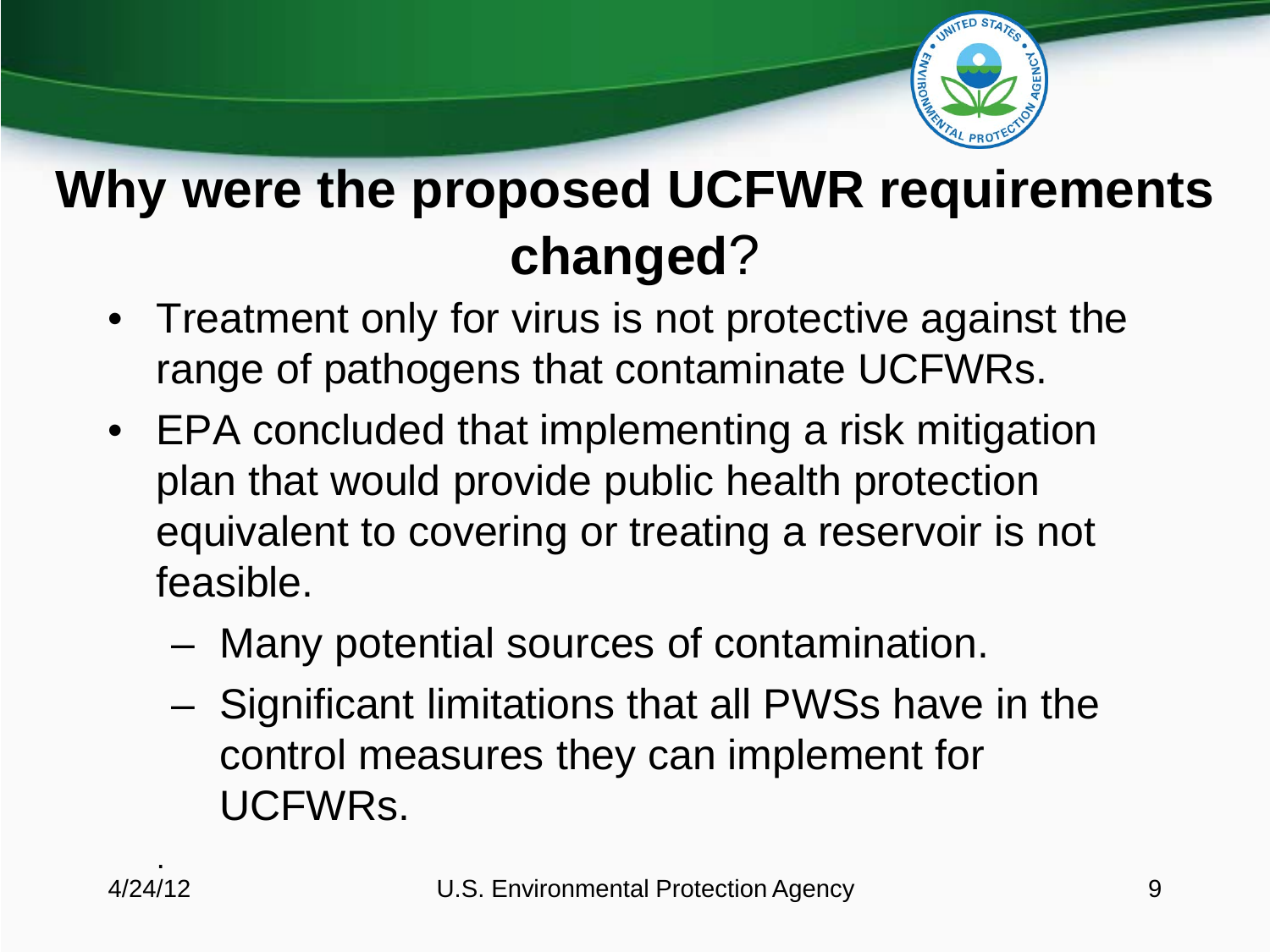

### History: Regulatory and Legal Actions Related to UCFWRs

- February 16, 1999 (IESWTR): Public water systems serving > 10,000 could no longer construct UCFWRs.
- March 15, 2002 (LT1ESWTR): Public water systems serving < 10,000 could no longer construct UCFWRs.
- August 11, 2003 (Proposed LT2ESWTR): Options to address UCFWRs: (1) cover, (2) provide 4-log virus inactivation, or (3) system implements a Stateapproved risk mitigation plan.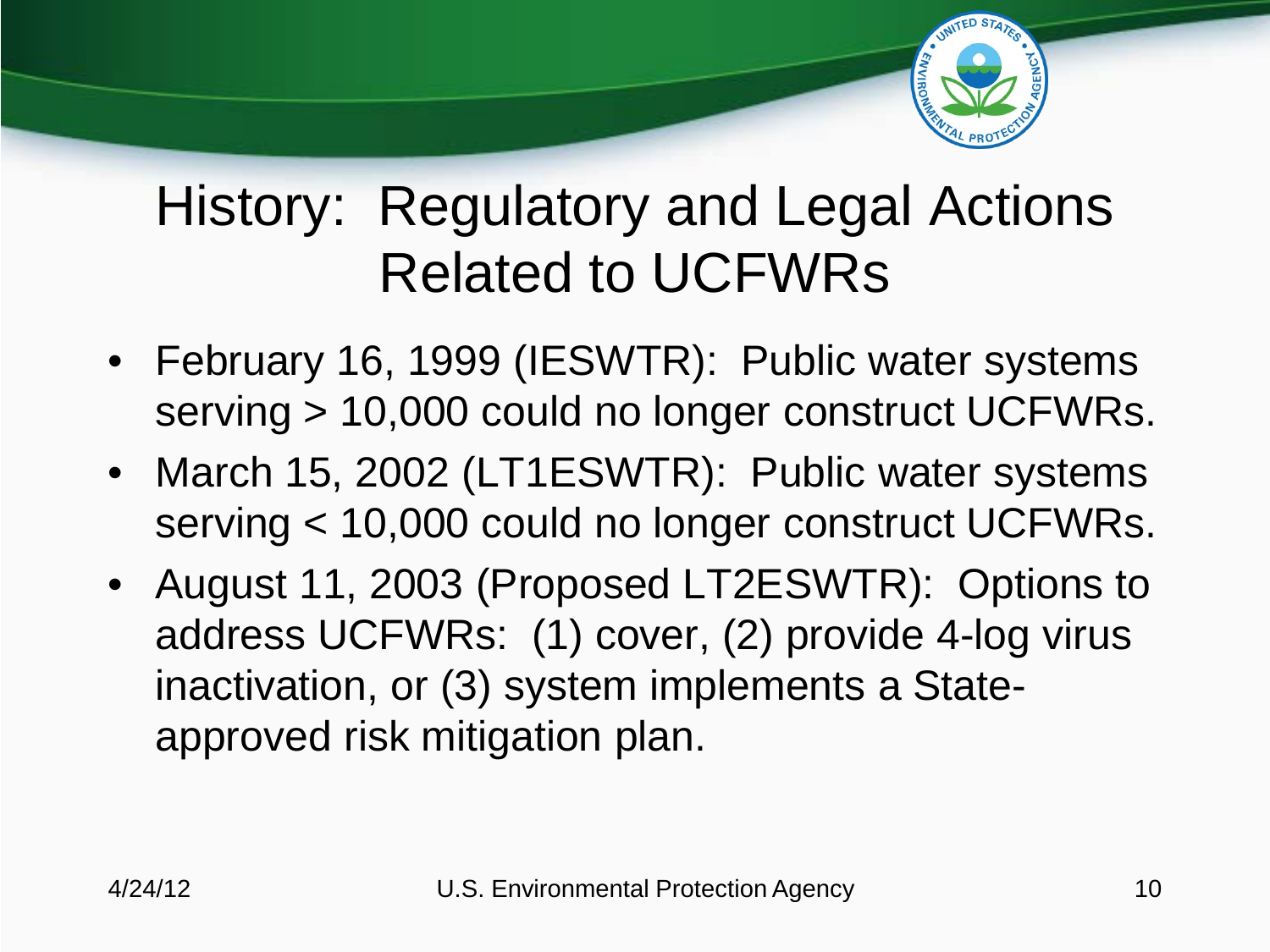

### History: Regulatory and Legal Actions (Cont.)

- January 5, 2006 (Final LT2ESWTR): UCFWR requirements: (1) cover UCFWR or (2) treat the discharge to achieve inactivation and/or removal of at least 4-log virus, 3-log *Giardia lamblia* and 2-log *Cryptosporidium.*
- March 27, 2007 (Legal action): Petition for review of EPA's LT2 final agency action for both source treatment requirements and UCFWR requirements.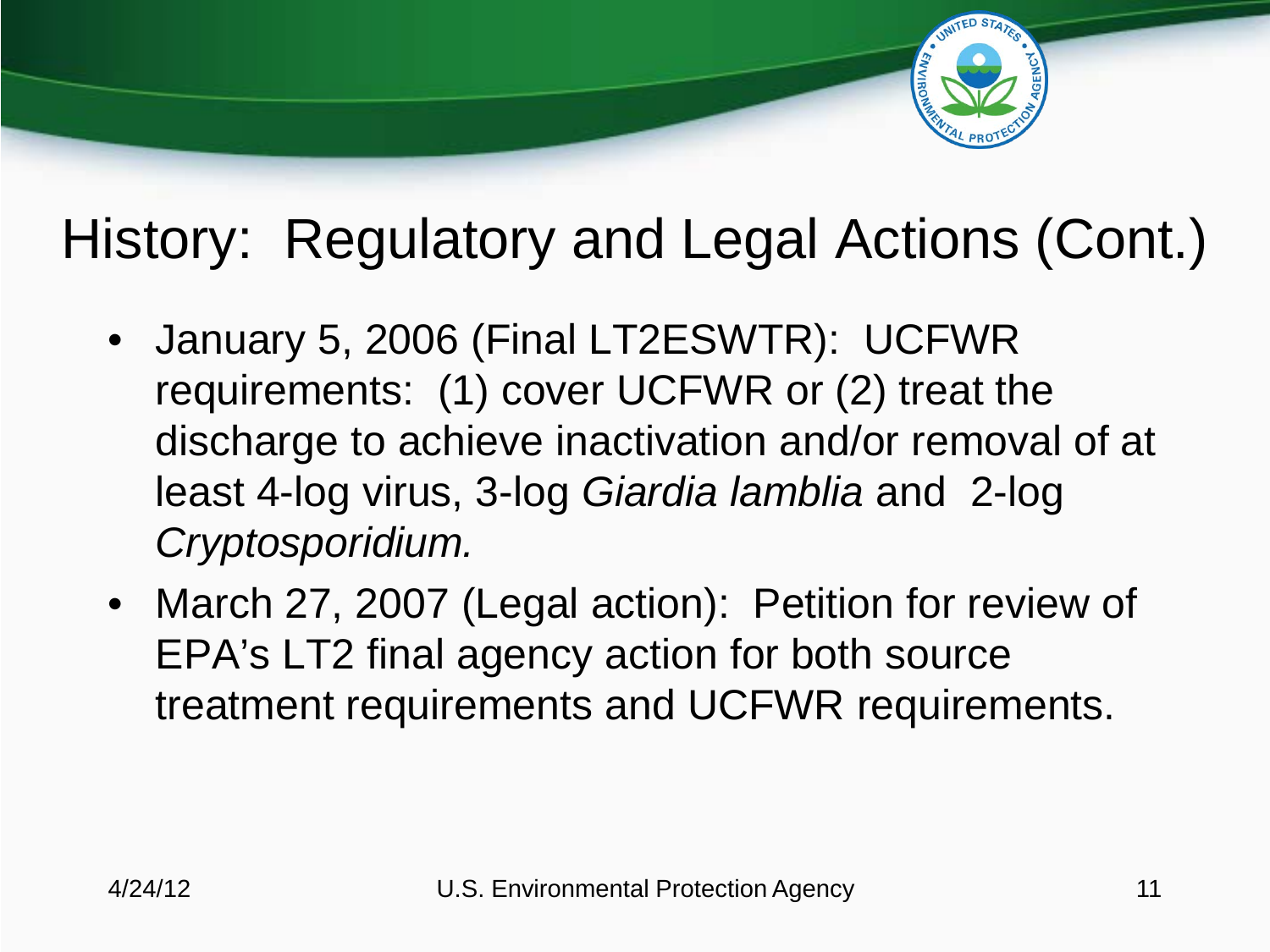

### History: Regulatory and Legal Actions (Cont.)

- November 6, 2007 (Legal action): U.S. Court of Appeals for the District of Columbia Circuit supported EPA's basis for the final LT2ESWTR UCFWR provision that had been challenged.
- April 1, 2008 (LT2ESWTR): Systems must notify the State of use of any UCFWR.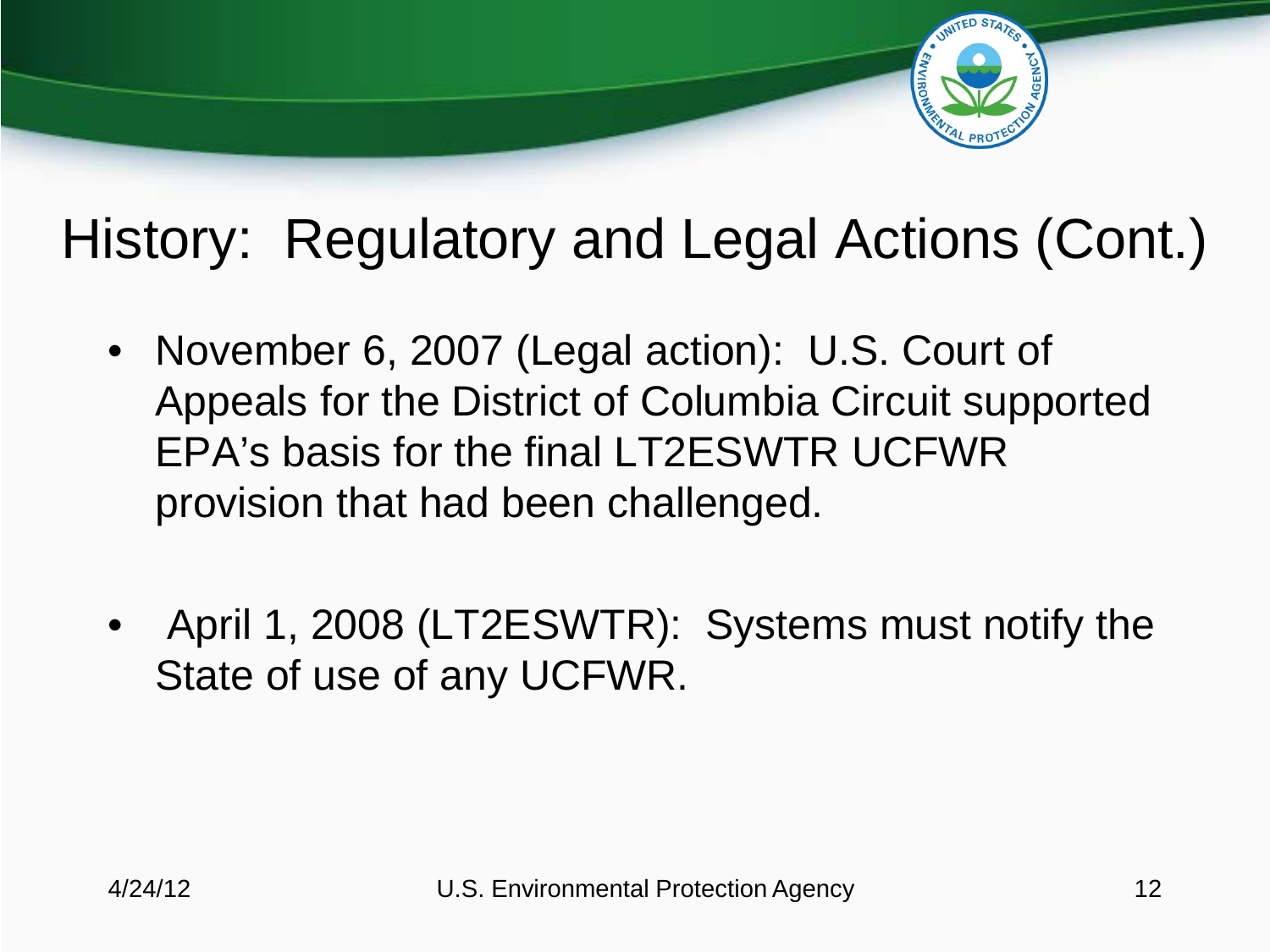

### History: Regulatory and Legal Actions (Cont.)

- April 1, 2009 (LT2ESWTR): Systems must have completed or be on a State-approved schedule to complete
- 1) covering the reservoir, or
- 2) treating the discharge to achieve inactivation and/or removal of at least 4-log virus, 3-log *Giardia lamblia*, and 2-log *Cryptosporidium.*